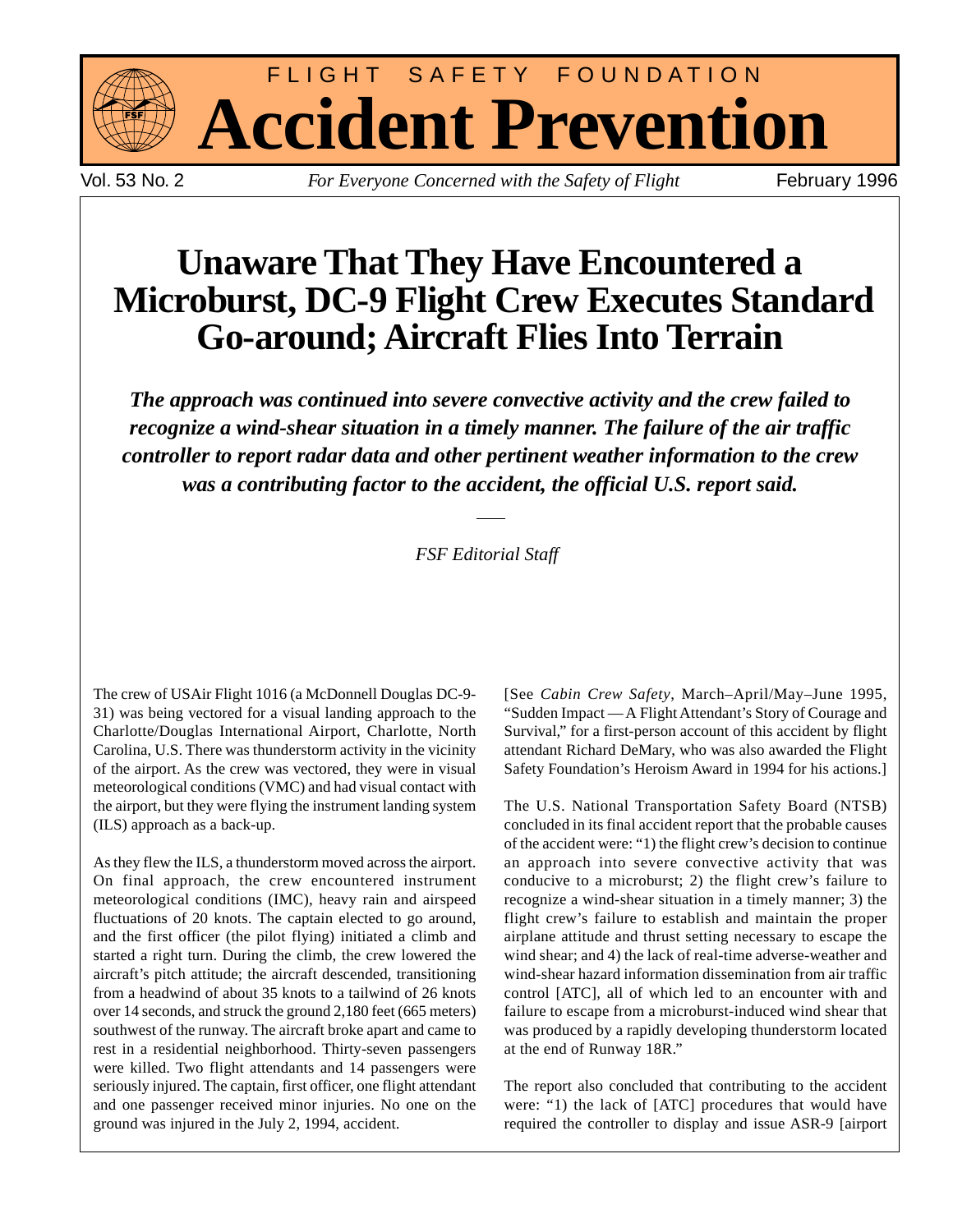surveillance radar] … weather information to the pilots of Flight 1016; 2) the Charlotte tower supervisor's failure to properly advise and ensure that all controllers were aware of and reporting the reduction in visibility and the RVR [runway visual range] value information, and the low-level wind-shear alerts that had occurred in multiple quadrants; 3) the inadequate remedial actions by USAir to ensure adherence to standard operating procedures; and 4) the inadequate software logic in the airplane's wind-shear warning system that did not provide an alert upon entry into the wind shear."

The DC-9-31 was owned and operated by USAir Inc. The accident flight was a scheduled passenger flight, operating under U.S. Federal Aviation Regulations (FARs) Part 121. The crew of the accident flight departed Pittsburgh, Pennsylvania, at 1045 hours local time, and made three en route stops. The accident occurred on the fourth leg, from Columbia, South Carolina, to Charlotte (CLT).

Flight 1016 departed Columbia at 1823, with a planned flying time to CLT of 35 minutes. The first officer was the pilot flying. At 1827, while at an altitude of 12,000 feet (3,660 meters)

mean sea level (MSL), the flight crew contacted the Charlotte Terminal Radar Approach Control (TRACON) and said that they had received the current automatic terminal information service (ATIS), the report said.

The ATIS broadcast the following weather for CLT: scattered clouds at 5,000 feet (1,525 meters), visibility six miles (10 kilometers) in haze, temperature 88 degrees F (31 degrees C), dewpoint 67 degrees F (19 degrees C) and the wind 150 degrees at eight knots, the report said. The ATIS also

advised that ILS approaches were being conducted to Runways 18L and 18R.

Charlotte approach told the flight to expect Runway 18R, and to descend to 10,000 feet (3,050 meters), which the crew acknowledged. Based on the cockpit voice recorder (CVR) transcript, the first officer then commented to the captain, "There's more rain than I thought there was. It's startin' ... pretty good. A minute ago. Now it's held up," the report said. About one minute later, the captain told the controller, "We're gonna swing just, uh, five degrees to the right here just uh, for about a quarter, half mile," the report said. The controller approved the request.

## **Crew Saw Heavy Precipitation on Radar**

"The flight crew reported after the accident that while they were still south-southwest of the airport, they observed on their airborne weather radar two 'cells,' one located south and the second located east of the airport," the report said. "The

weather radar depicted the cell to the south of the airport as having a red center surrounded by yellow edges." [The weather radar color depictions were: green = light precipitation; yellow = moderate precipitation; red = heavy precipitation.]

At 1832:18, the captain said to the first officer, "Looks like that's [rain] setting just off the edge of the airport," the report said. One minute later, the captain said to the controller, "We're showin' a, little build-up here at, uh, looks like it's sittin' on the radial. Like to go about five degrees to the left, to the west." The controller then asked, "How far ahead are you lookin,' [USAir] 1016?"

"'Bout 15 miles," replied the captain. The controller said, "I'm goin' to turn you before you get there, I'm goin' to turn you at about five miles [eight kilometers] northbound," the report said. The flight was then directed to turn to a heading of 360 degrees. One minute later, the flight was cleared to descend to 6,000 feet (1,830 meters).

At 1835:21, the flight was cleared to descend to 4,000 feet (1,220 meters) for Runway 18R. The captain acknowledged

> the clearance and called for the approach briefing. "The first officer responded, 'Visual back up ILS,'" the report said.

> The controller cleared the flight to descend to 2,300 feet (701 meters), and to turn 10 degrees right for vectors to a visual approach to Runway 18R. "About this same time, the tower supervisor made the remark in the tower cab that it was 'raining like hell' at the south end of the airport, and the [approach] controller observed on the airport surveillance radar (ASR-9) scope a VIP [video integrator processor]

Level 3 cell 'pop-up' near the airport," the report said. (A VIP Level 3 radar echo is classified by the U.S. National Weather Service as "strong.")

At 1836:55, the approach controller said, "I'll tell you what, USAir 1016, may get some rain just south of the field. Might be a little bit comin' off north, just expect the ILS now. Amend your altitude, maintain 3,000 [feet (915 meters)]," the report said.

At 1837:33, a controller in the Charlotte U.S. Federal Aviation Administration (FAA) Air Traffic Control Tower told the crew of a twin-engine turboprop de Havilland DHC-8 landing on Runway 23 that there was "heavy, heavy rain on the airport now, wind 150 [degrees] at 14 [knots]," the report said.

The approach controller continued vectoring the accident flight and said, "USAir 1016, turn right heading 170 [degrees], four [miles] from SOPHE [the outer marker for the Runway 18R ILS], cross SOPHE at or above 3,000 [feet], cleared ILS 18R approach," the report said.

2 FLIGHT SAFETY FOUNDATION • ACCIDENT PREVENTION • FEBRUARY 1996

*depicted the cell to the south of the airport as having a red center surrounded by yellow edges."*

*"The weather radar*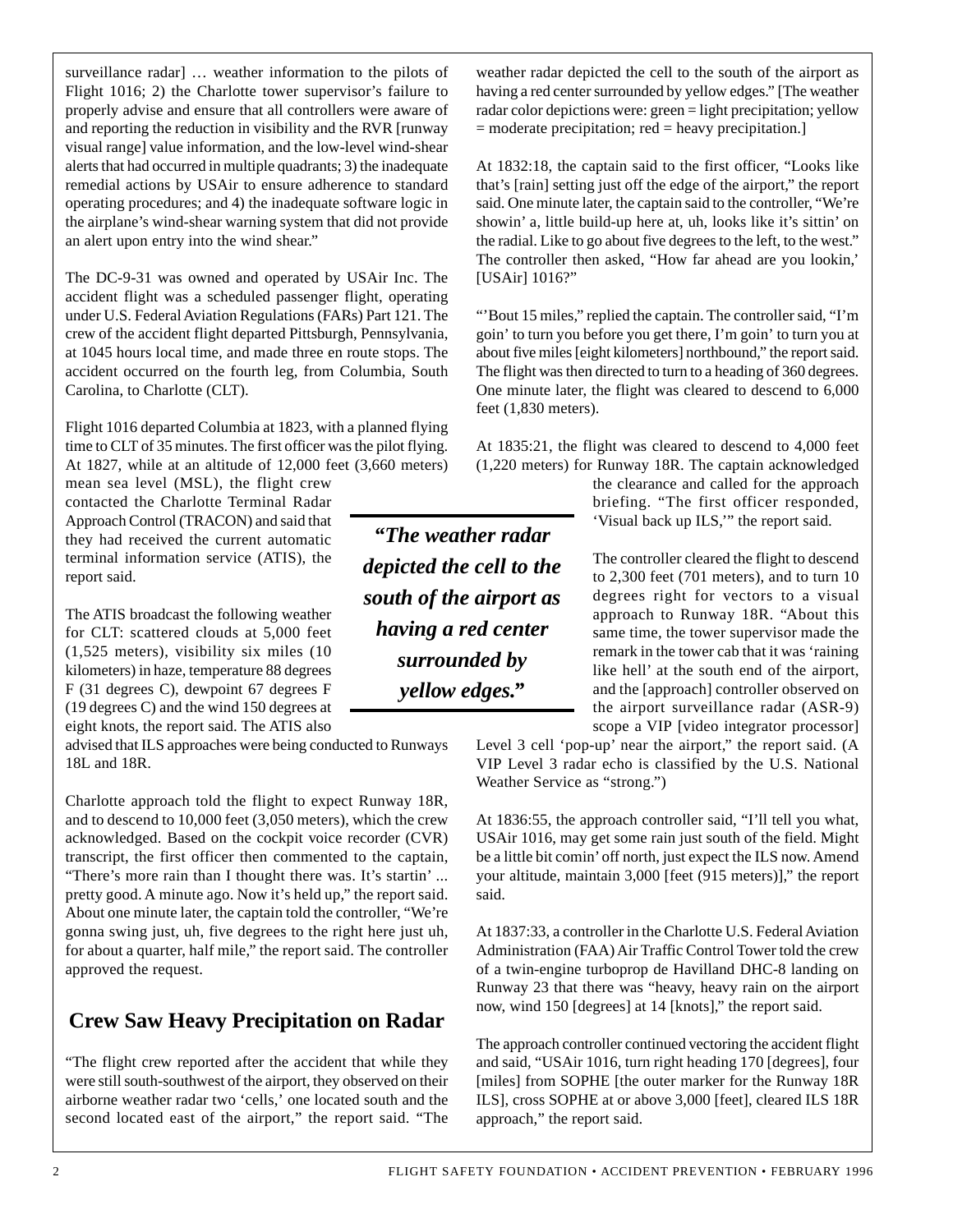

*An aerial view of the crash site shows the wide displacement of the aircraft's tail section and nose section.*

The captain told the first officer, "Looks like it's sittin' right on the ... " The remainder of the captain's comment was obliterated by a transmission over the cockpit speaker. The flight was then told to contact Charlotte tower, the report said. The captain acknowledged the frequency change.

After the accident, "The captain testified at the [NTSB's] public hearing that as they were maneuvering the airplane from the base leg of the visual approach to final, they had visual contact with the airport," the report said.

According to the CVR transcript, the captain said at 1839:02, "If we have to bail out [unintelligible] it looks like we bail out [abort the approach] to the right." Shortly thereafter, the captain added, "Chance of shear."

At 1839:12, the crew of USAir Flight 806, which was on the ground waiting to depart, told the tower, "Looks like, uh, we've gotten a storm right on top of the field here," the report said. The tower controller responded, "Affirmative." The crew of the waiting USAir flight elected to delay their departure. The crew of the accident flight had not yet changed to the tower radio frequency when this exchange took place, the report said.

At 1839:38, the captain of the accident flight contacted the tower. The tower controller said, "USAir 1016, Runway 18R cleared to land following [a Fokker] F-100 short final, previous arrival [USAir 677, a Fokker F-28, which had landed about four minutes earlier] reported smooth ride all the way down the final," the report said. The captain replied, "USAir 1016, I'd appreciate a PIREP [pilot report] from the guy in front of us," the report said.

At 1840:10, according to the cockpit voice recorder (CVR) transcript, the first officer said, "Yep, laying right there this side of the airport, isn't it ... the edge of the rain is, I'd say," the report said.

"In his testimony [after the accident], the captain stated that he had been monitoring the weather conditions on the airborne radar and that while on final approach he had his navigational radio tuned to the Charlotte VOR [very high frequency omnidirectional radio range] for distance measuring information, although they had visually identified the runway during the initial portion of the final approach," the report said. "The first officer testified that the 'edge of the rain' that he observed was a 'thin veil' through which he could see the runway and it was located 'between us and the runway.'"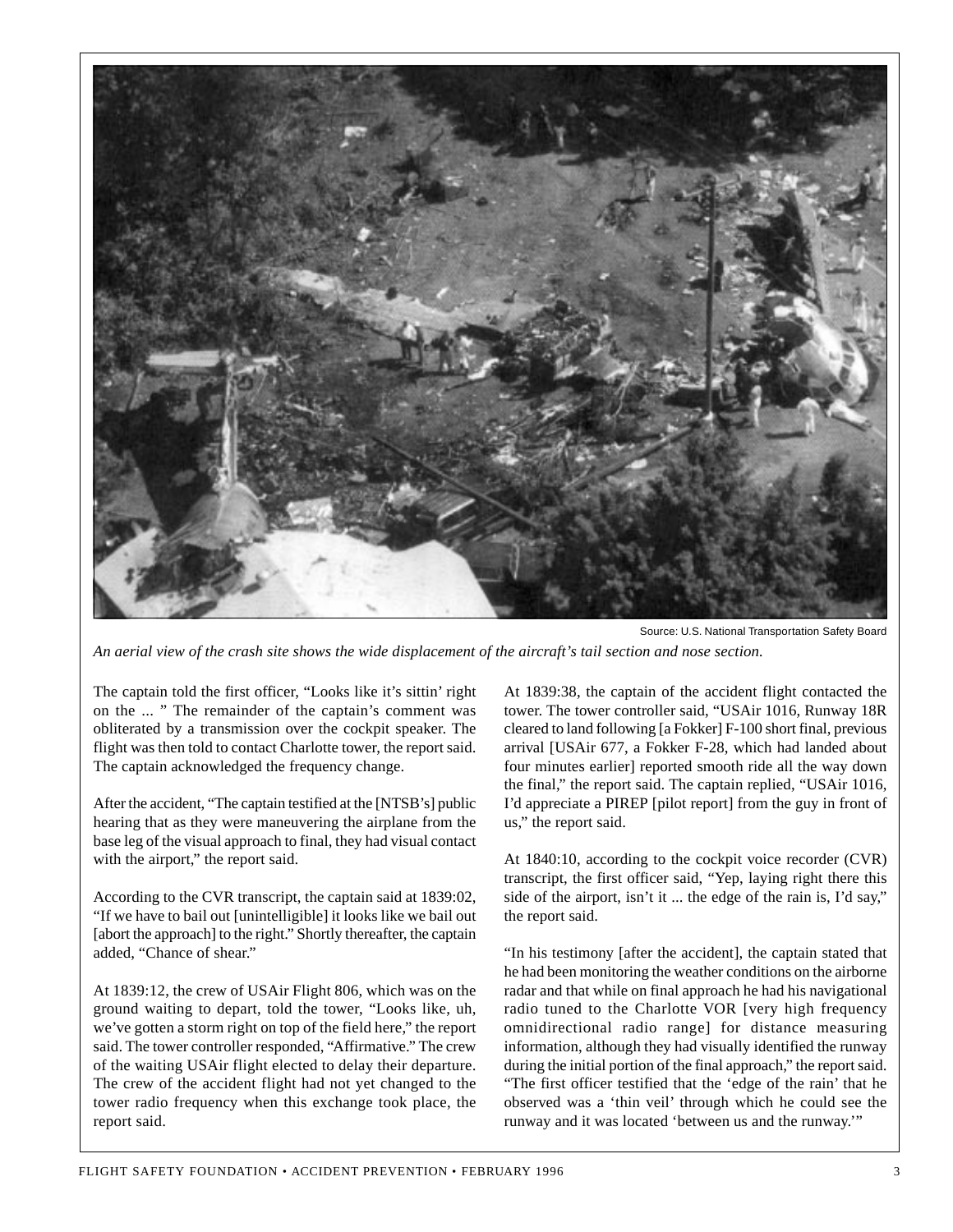As the crew flew the approach, a special weather observation was recorded, and a new ATIS was broadcast, the report said. The new weather report was: measured ceiling 4,500 feet (1,372 meters), visibility six miles, thunderstorm, light rain shower, haze, temperature 88 degrees F (31 degrees C), dewpoint 67 degrees F (19 degrees C), wind 110 degrees at 16 knots.

The crew of the accident flight did not receive the new ATIS, the report said. Because of the rapidly changing conditions, a second special weather observation was taken four minutes later. The new weather was 4,500 feet overcast, visibility one mile (1.6 kilometers) in thunderstorms and heavy rain showers.

At 1840:50, the tower controller told the flight that the wind was 100 degrees at 19 knots, the report said. Moments later, the tower told the flight that the wind was 110 degrees at 21 knots. The captain told the first officer to "stay heads up," the report said. About the same time, the tower transmitted, "Windshear alert northeast boundary winds 190 [degrees] at 13 [knots]."

Meanwhile, the tower controller for Runway 18L transmitted, "Attention all aircraft, wind-shear alert, the surface wind 100

[degrees] at 20 [knots], northeast boundary wind 190 [degrees] at 16 [knots]," the report said. The crew of the accident flight did not hear this broadcast because the tower controllers for Runways 18L and 18R were operating on different radio frequencies.

At 1841:58, the first officer said to the captain, "There's, ooh, 10 knots right there," the report said. This was immediately

followed by the captain saying, "Okay, you're plus 20 [knots] ... take it around, go to the right."

#### **Witnesses Report High Winds, Heavy Rain**

Witnesses on the ground who were near the approach end of Runway 18R "stated that they observed Flight 1016 emerge from the rain and clouds approximately one-quarter mile from the end of the runway on a heading that was about 45 degrees to the runway," the report said. "The witnesses also stated that the rain was very intense and that the wind was 'blowing very hard."

The report described the accident sequence: "The airplane initially touched down in a grassy field located within the airport boundary fence, about 2,180 feet [665 meters] southwest of the threshold for Runway 18R, on a magnetic heading of 240 degrees. The elevation of the first ground impact mark was 748 feet [228 meters] (the elevation of Runway 18R is 743 feet [227 meters]), and a correlation of the ground scars

*The captain said, "Okay, you're plus 20 [knots] ... take it around, go to the right."*

and airplane structure determined it to be consistent with the right main landing gear."

The report continued: "The next ground scar, located 18 feet [5.5 meters] farther in the direction of travel, was determined to be consistent with the left main landing gear. The furrows made by the landing gear were followed by narrow ground scars that were consistent with the right-wing flap hinges."

The aircraft broke apart as it continued over the ground. The aft portion of the fuselage (which was the last major section of the wreckage) came to rest embedded in the carport of a two-bedroom house, located 1,063 feet (324 meters) from the initial impact point, the report said.

A postcrash fire consumed the portions of the aircraft in which fuel was present, the report said. "There was also evidence of flash-over fire in the immediate vicinity of the debris area," the report said. "The crew members, passengers and ground witnesses stated that they observed fire after the aircraft came to rest in various locations around the accident site. The large portion of the empennage that had separated and contained numerous survivors was heavily damaged by fire on the exterior, but the interior cabin was not adversely affected by heat or flames."

> In reviewing the injuries, the report said: "Of the 37 passengers who received fatal injuries, 32 were the result of blunt-force trauma, four were due to thermal injuries and one was the result of carbon monoxide inhalation. Passengers seated in rows 3 through 10 sustained nonsurvivable bluntforce trauma; and 10 passengers seated aft of row 14 sustained blunt-force injuries.

The passengers who received fatal thermal or carbon monoxide–related injuries were seated in the area directly over the wing or in very close proximity to it."

The report also said: "A nine-month-old infant, who was unrestrained in her mother's lap in seat 21C, sustained fatal injuries."

The airplane was destroyed by impact and postcrash fire, the report said. The estimated value of the airplane was US\$5 million.

When investigators reviewed the wreckage path, they found that "the first large section of the wreckage beyond the right wing [comprised] portions of the first-class and coach cabin flooring and seats from both sides of the aircraft," the report said. "Seat rows 1 through 8, from the right side of the airplane, and seat rows 3 through 8 on the left side of the airplane were found in the wreckage that had impacted two large hardwood trees."

The report continued: "The second section of wreckage consisted of the cockpit, forward flight-attendant jumpseat,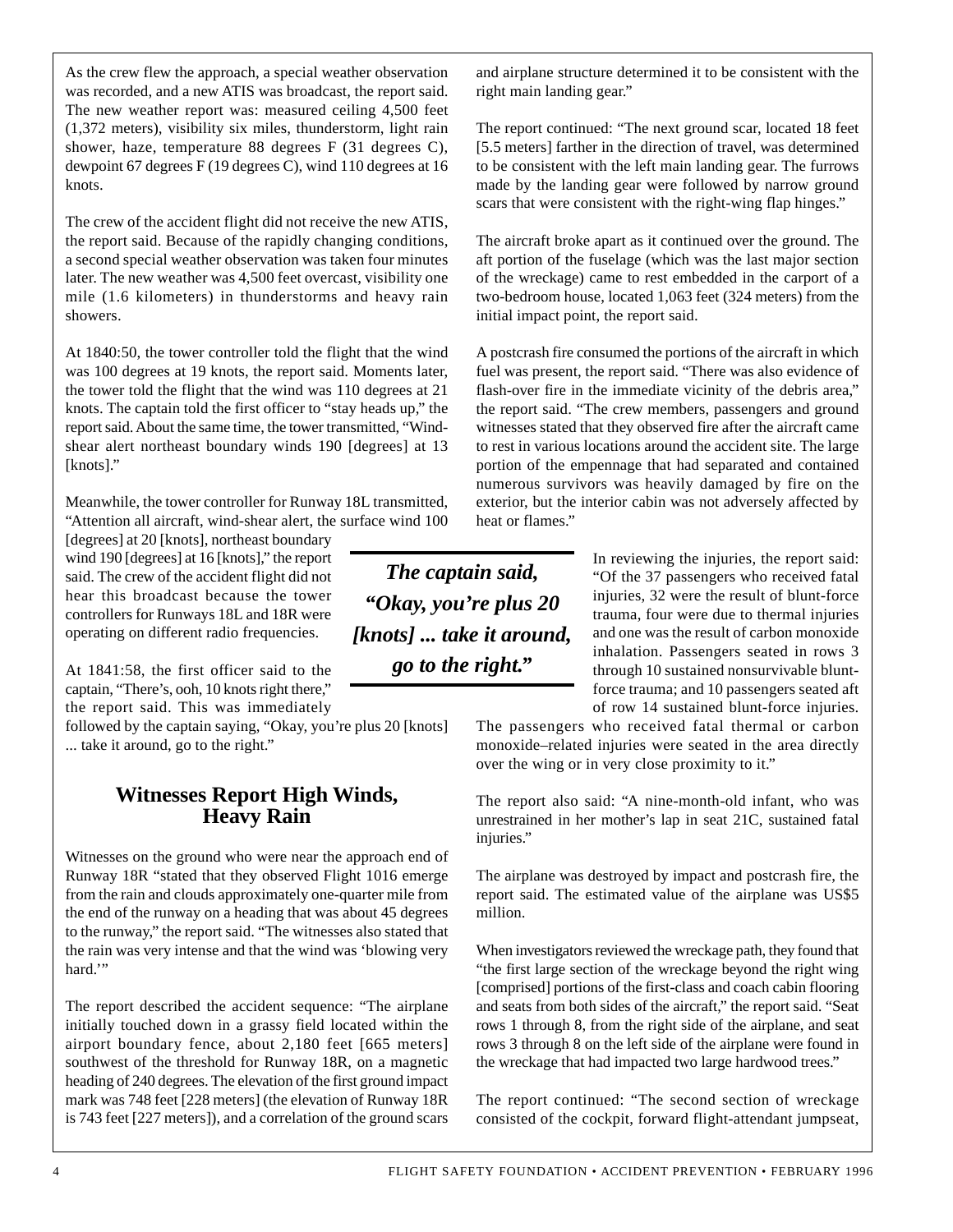

Source: Pamela Wehner/U.S. National Transportation Safety Board

*Investigators sift through the wreckage of Flight 1016's tail section, which lodged in the carport of a house.*

forward galley, four first-class seats from the left side of the airplane and approximately 12 feet [3.6 meters] of the cabin floor, aft of the coach cabin divider. There was no evidence of postcrash fire in this portion of the wreckage."

The cockpit was found severely deformed. "The captain, first officer and observer seats were partially detached from their anchor points," the report said. "The right-side cockpit floor was crushed upward and aft, and both the captain and first officer seats were resting against the lower instrument panel."

Investigators found the third section of wreckage in the front yard of a residence, which included the "left wing and overwing fuselage area, and included the seats from rows 9 through 14," the report said.

The aft section of the airplane, which was embedded in the carport, included the "passenger cabin area and seat rows 17 through 21," the report said. "The seats in rows 17 through 19 had separated from their respective floor track mounts, and were found under the seats in rows 20 and 21 (which were intact). The fuselage tailcone area sustained impact damage along the floor, and the cabin flooring was deformed upward. The deformation prevented the tailcone door from opening," the report said.

Investigators found evidence that the landing gear was down and locked at the time of impact, the report said. The wing flaps were found extended; the right flaps were 14 degrees extended, and the left flaps were 16 degrees extended. The flap handle in the cockpit was found set at 15 degrees. The leading edge slats were found to be fully extended at impact, the report said.

Both engines were found and examined. "The left and right engine inlets had large amounts of wood branches and foliage packed against the inlet guide vanes," the report said. The firststage fan blades of both engines had evidence of "hard object" damage to the tips and leading edges. Large amounts of shredded wood and vegetation were found in the bleed-air ducts. Both engines were capable of producing power at impact, the report said.

The airplane was equipped with a CVR and a digital flight data recorder (FDR). Both recorders were found in the wreckage, and all recorded information was usable, the report said.

Investigators reviewed the maintenance records for the airplane, and found "no discrepancies noted in the logbook that would have been cause for the airplane to be unairworthy," the report said.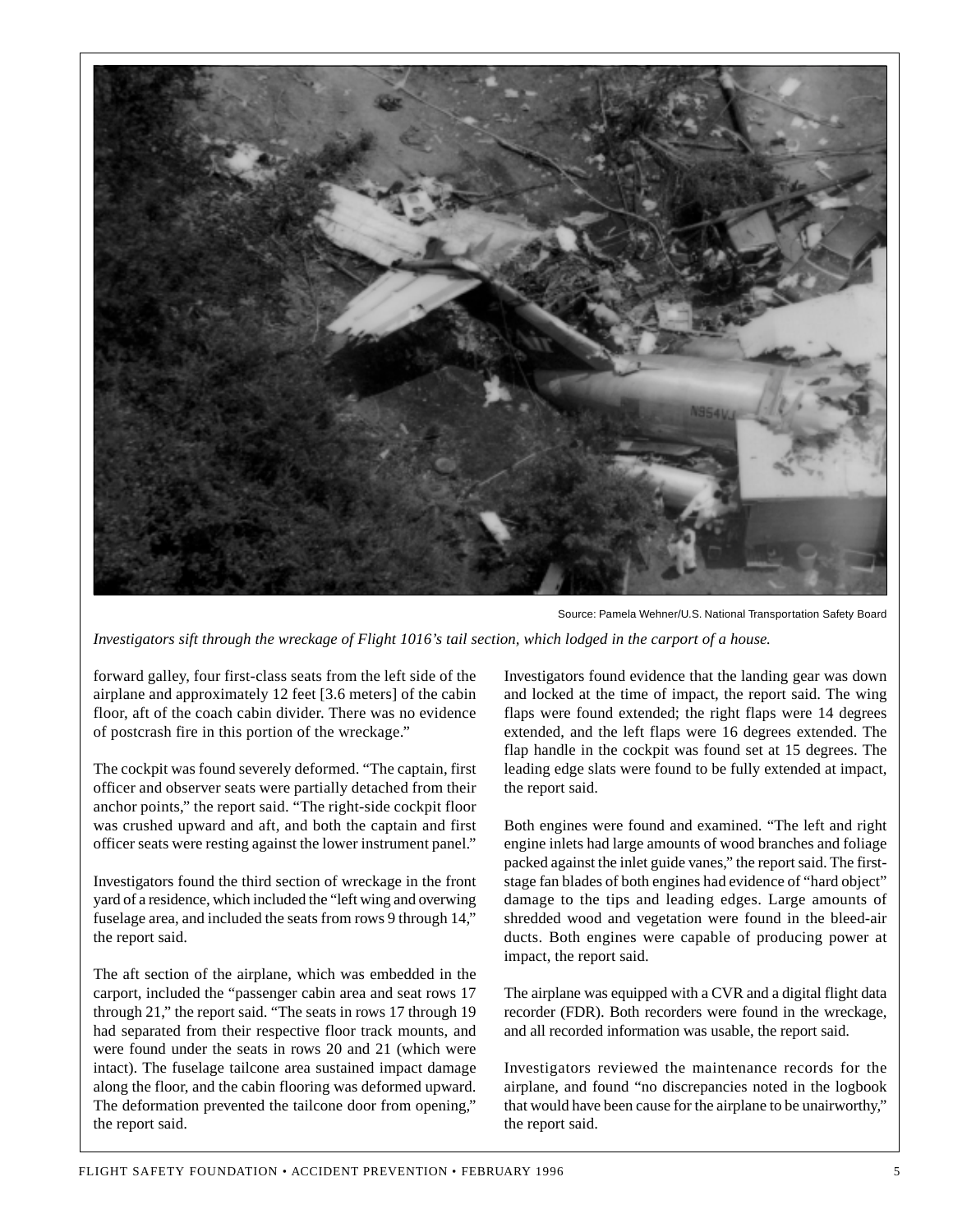

Source: Pamela Wehner/U.S. National Transportation Safety Board

*The tail section of Flight 1016 lodged in the carport of a house. The nose section is in the lower left, to the right of the fire truck. A third section of the fuselage is not visible.*

The background and qualifications of the flight crew were reviewed. The captain, 38, held a U.S. airline transport pilot (ATP) certificate, with a multi-engine land airplane rating, and a Douglas DC-9 type rating, the report said. He also held a flight instructor (CFI) certificate with multi-engine land and instrument ratings. At the time of the accident, he held a firstclass medical certificate, with no limitations.

The captain had 8,065 total flying hours at the time of the accident, with 1,970 hours in the DC-9. He had been employed with USAir since 1985, the report said. He was also a captain in the U.S. Air Force Reserve, where he had flown the Cessna T-37, the Northrop T-38, AT-38 and the McDonnell Douglas F-4. "His most recent [military] aircraft assignment was in the F-16," the report said. "He was also a Distinguished Graduate from [U.S.] Air Force pilot training. In addition, he was the squadron safety officer, and was designated as a flight leader and mission commander," the report said.

The first officer, 41, held an ATP certificate, with a multi-engine land airplane rating, and a Mitsubishi MU-300 type rating. He also held a flight instructor certificate, and a first-class medical certificate with no limitations. At the time of the accident, he

had 12,980 total flying hours, with 3,180 hours in the DC-9, the report said.

The first officer was originally hired by Piedmont Airlines in 1987, the report said. When Piedmont was acquired by USAir, he continued employment with that company.

The activities of the flight crew before the accident flight were reviewed. The captain was off duty for three days before the accident trip, the report said. On the day of the accident, he awoke at 0455, drove to the airport in Dayton (near his home), Ohio, and departed on a flight to Pittsburgh at 0745, the report said. The reporting time was 0945 for his flight that began in Pittsburgh.

"The first officer flew a four-day trip that ended around 0930 on July 2," the report said. The report did not specify where the first officer had begun the trip on June 29. "On June 30, he arrived at the destination airport (Tri-City Regional Airport, Blountville, Tennessee) at 2230, had a light dinner and went to sleep around 0130. He awoke on July 1 at 0900 and arrived at the destination airport (Lambert-St. Louis International Airport, St. Louis, Missouri) at 2040, and went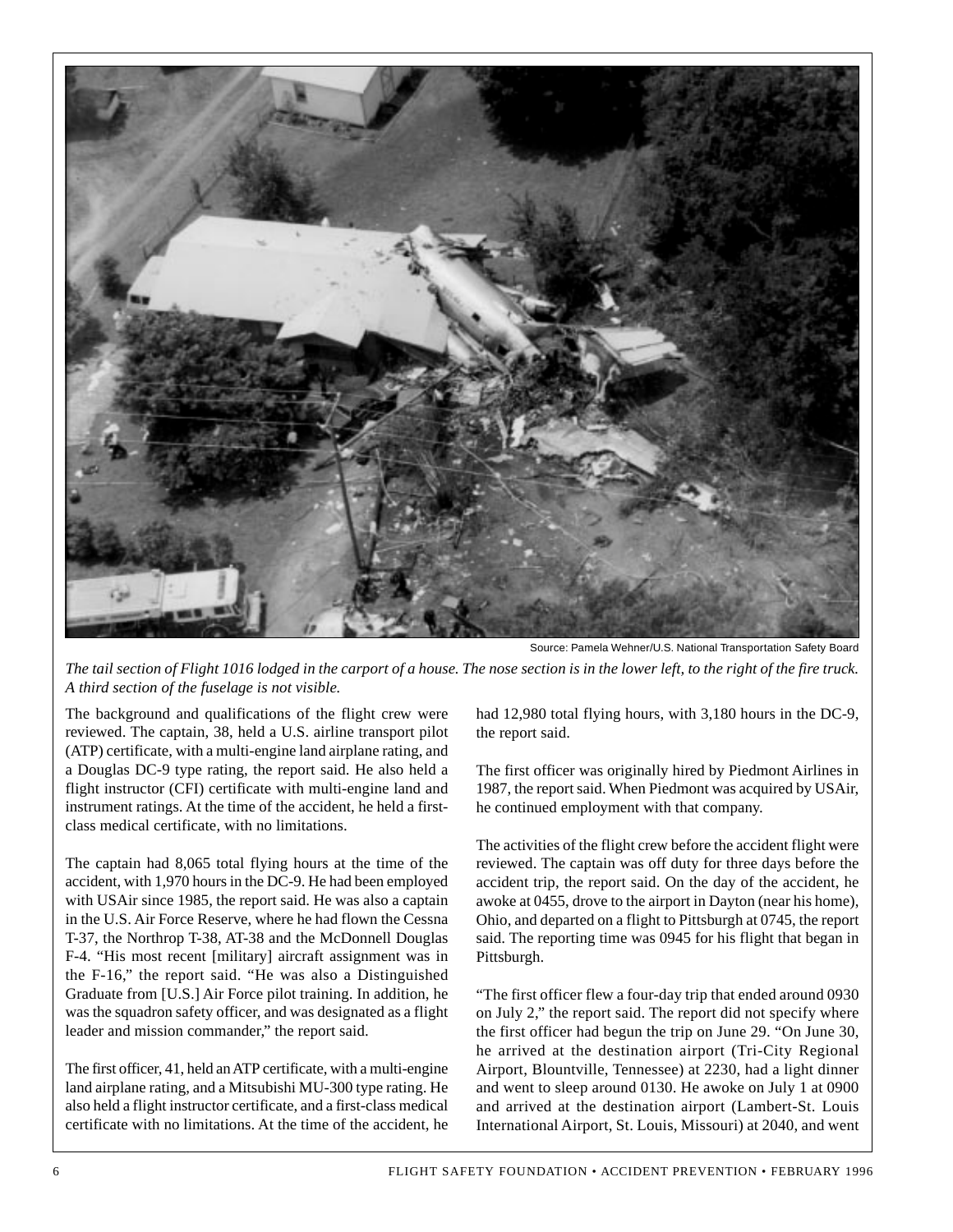to sleep about 2230 eastern time. On the day of the accident, he arose about 0615 and flew the leg to Pittsburgh that departed St. Louis at 0810. He arrived in Pittsburgh at 0930," the report said.

#### **Weather Factors Examined**

Investigators reviewed four weather-related elements in this accident: The weather conditions at the airport during the period in which the accident flight flew the approach, the weather information provided by the U.S. National Weather Service (NWS) to ATC, the weather information provided by ATC to the accident flight crew and the flight crew's use of their airborne weather radar to evaluate the conditions.

The report said that the weather at CLT during the accident flight's approach was essentially as forecast. "The forecast and reported weather included convective thunderstorm activity with the associated low clouds, reduced visibility and rain," the report said. "Any time that convective activity is forecast, there is a potential for microburst wind shear in the vicinity of thunderstorms."

The accident flight encountered a microburst wind shear during its missed approach. "The microburst was the result of convective activity that was centered near the east side of Runway 18R, and that had cloud tops measured to an altitude of 30,000 feet [9,150 meters]," the report said. "The microburst was determined to be approximately 3.5 kilometers [2.1 miles] in diameter, and was capable of producing a rainfall rate of about 10 inches [25.4 centimeters] per hour. The total wind change near the ground was determined to be about 75 knots (at approximately 300 feet [91.5 meters] the winds were 86 knots), with the strongest downward vertical winds below 300 feet AGL [above ground level] calculated to be 10 [FPS (feet per second)] to 20 FPS [three meters per second to six meters per second]. The outflow winds most likely exhibited asymmetry with stronger winds on the west side of the microburst."

There were witnesses near the approach end of Runway 18R during the accident flight's approach. "Several witnesses reported that the winds were gusty with wind speeds of 20 [knots] to 35 knots, while one witness under the flight path of Flight 1016 reported wind speeds of up to 50 [miles per hour] to 60 miles per hour [80 kilometers per hour to 96 kilometers per hour]," the report said. "The wind directions reported suggest the center of an area of divergence located east of Runway 18R."

Investigators interviewed flight crews of other aircraft, some of which were on the ground and some of which were in the air during the accident flight's approach. These pilots "reported that the thunderstorm appeared as a small echo approximately



Source: Alan M. Pollack/U.S. National Transportation Safety Board

*The nose of Flight 1016 sheared off on impact with trees and skidded down a residential street. Another section of the fuselage is behind the nose section.*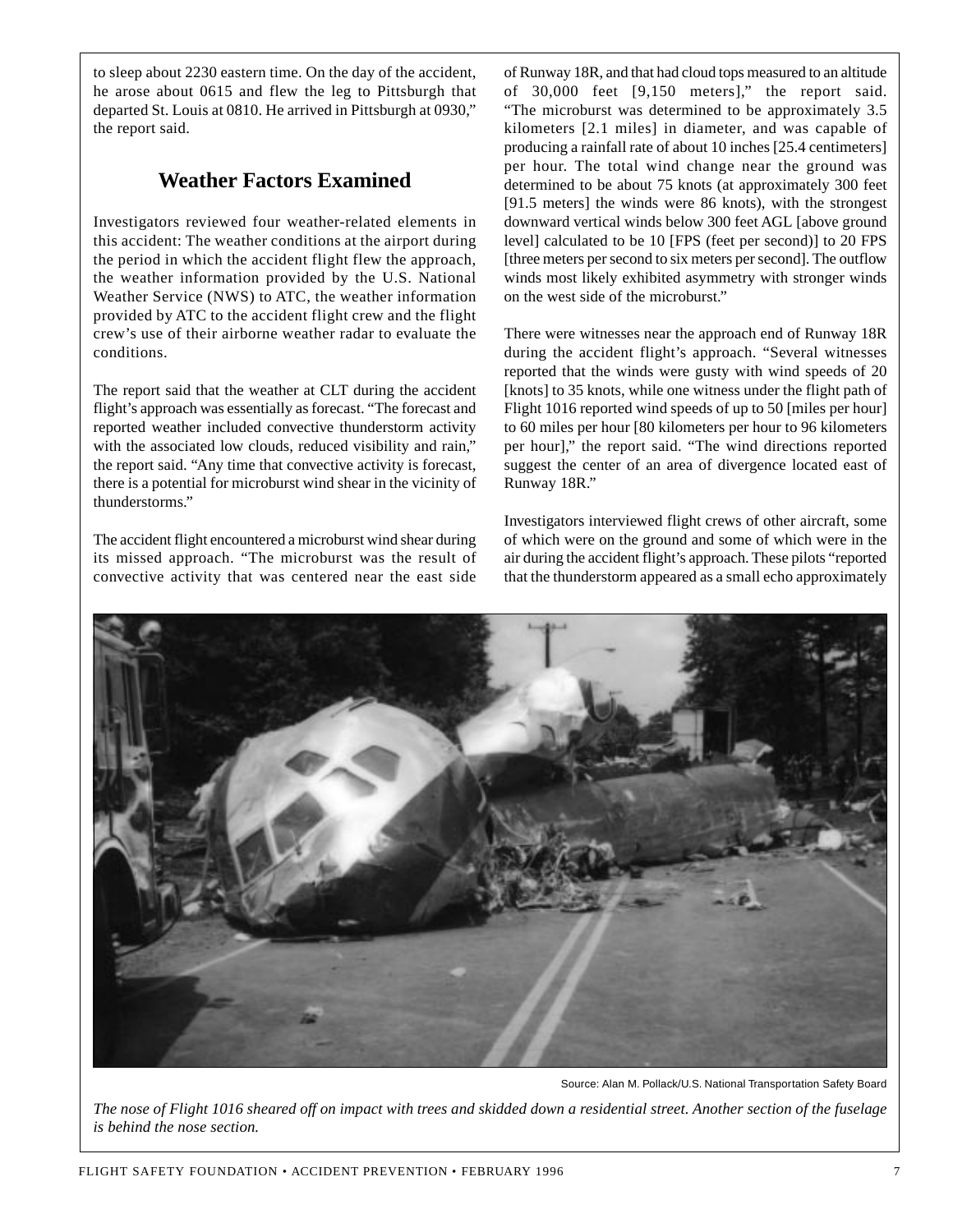three miles [4.8 kilometers] in diameter and indicated 'mostly red' on the radar," the report said. "About 1832, the first officer of USAir Flight 806 noticed two strikes of cloud-to-ground lightning about 15 seconds apart to the east-southeast of the field. The crew of Flight 806 also stated that as they taxied ... they saw a wall of water approaching from the south. They said that the 'visibility through the precipitation was nonexistent,'" the report said.

An analysis was conducted of the wind field produced by the thunderstorm that was encountered by the accident flight. At the time of the accident, there was an area of VIP Level 6 echo returns centered near the approach end of Runway 18R, the report said. [A VIP Level 6 echo is the highest radar return, and is classified by the NWS as "extreme."] "These storm areas were capable of producing microburst activity and peak rainfall rates of 10 inches [39 centimeters] per hour," the report said.

The report described the wind shear encountered by the accident flight: "The airplane encountered a wind shear seven [seconds] to eight seconds after the missed approach was initiated. Computations indicate that during the initial climb, after the missed approach was initiated and during the final descent (to within two [seconds] to three seconds of ground impact), the wind along the flight path changed significantly. The computations revealed that the wind shifted from a headwind of about 35 knots to a tailwind of about 26 knots in 15 seconds."

The report continued: "The vertical velocity component of the wind field was also examined, and it was determined that the vertical wind velocity increased from about 10 FPS down to about 25 FPS [7.6 meters per second] down, and increased further to 30 FPS [9.1 meters per second] down as the airplane attained its maximum altitude and transitioned into a descent. It was during the latter portions of the descent, approximately two [seconds] to three seconds before ground impact, that the vertical velocity component of the wind field decreased to about five [FPS] to 10 FPS down."

## **ATC Role Questioned**

The investigation also reviewed the failure of the air traffic controllers to provide pertinent weather information to the accident flight. "The radar and tower controllers had indications that the weather was deteriorating when Flight 1016 was 16 miles [26 kilometers] from the runway, on the downwind leg of the visual approach," the report said. "The [NTSB] also believes that the combination of [ATC] procedures and a breakdown in communications within the Charlotte ATC tower prevented the flight crew of Flight 1016 from being provided critical information about adverse weather that developed over the airport and along the approach path to the runway."

The NTSB believed that the flight crew might not have initiated the approach, or might have abandoned the approach sooner,

#### **USAir Flight 1016 Final Moments from CVR Transcript**

|  | 1842: 16 Capt. |
|--|----------------|
|  |                |

| (radio transmission): USAir 1016's on the go.                                                                                                              |                                                                                                                                          |  |
|------------------------------------------------------------------------------------------------------------------------------------------------------------|------------------------------------------------------------------------------------------------------------------------------------------|--|
| 1842:17.7 Capt.:                                                                                                                                           | Max power.                                                                                                                               |  |
| 1842:18.5 FO:                                                                                                                                              | Yeah, max power.*                                                                                                                        |  |
| 1842:18.5 Tower:                                                                                                                                           | USAir 1016, understand you're on the<br>go sir, fly runway heading, climb and<br>maintain 3,000 [feet].                                  |  |
| 1842:19.4 FO:                                                                                                                                              | Flaps to 15.                                                                                                                             |  |
| 1842:22.0 Capt.:                                                                                                                                           | Down, push it down.                                                                                                                      |  |
| 1842:25.5 Capt.<br>1842:27.9 Tower:                                                                                                                        | (radio transmission): Up to three [thousand feet], we're<br>takin' a right turn here.<br>USAir 1016, understand you're<br>turning right. |  |
| 1842:28.4<br>(GPWS aural alert): Whoop whoop, terrain.                                                                                                     |                                                                                                                                          |  |
| 1842:28.5 (Unidentified<br>voice on CVR):<br>[Unintelligible word] power.**                                                                                |                                                                                                                                          |  |
| 1842:32.7                                                                                                                                                  | (Sound similar to stick shaker begins.)                                                                                                  |  |
| 1842:33.5                                                                                                                                                  | (Sound similar to stick shaker ends.)                                                                                                    |  |
| 1842:35.6                                                                                                                                                  | (Sound of ground impact.)                                                                                                                |  |
| * The FDR recorded an increase in engine power to 1.82 EPR at<br>1842:23.                                                                                  |                                                                                                                                          |  |
| ** The FDR recorded an increase in engine power to above 1.82<br>EPR and an airspeed increase at about 1842:29.                                            |                                                                                                                                          |  |
| Capt. = Captain<br>$FO = First officer$<br>GPWS = ground-proximity warning system<br>$CVR = \text{cockpit voice receptor}$<br>$FDR = flight$ data recorder |                                                                                                                                          |  |
| Source: U.S. National Transportation Safety Board                                                                                                          |                                                                                                                                          |  |

had the crew known about the severe weather in the terminal area, the report said.

The NTSB also criticized the approach controller who vectored the accident flight for not informing the crew about the VIP Level 3 precipitation echoes depicted on radar. "At 1836:59, the controller advised the crew of Flight 1016 that they 'may get some rain just south of the field, might be a little bit comin' off north,'" the report said. "This simple statement was the controller's interpretation of precipitation that was depicted as a NWS VIP Level 3, and was not the proper phraseology that was in the *ATC Handbook*."

The report said that the controller's "use of the words 'some rain' might have been interpreted by the flight crew as a description of the amount or intensity of the rainfall. This characterization might have led the crew to believe that the rainfall was insignificant and did not pose a threat to the completion of the flight."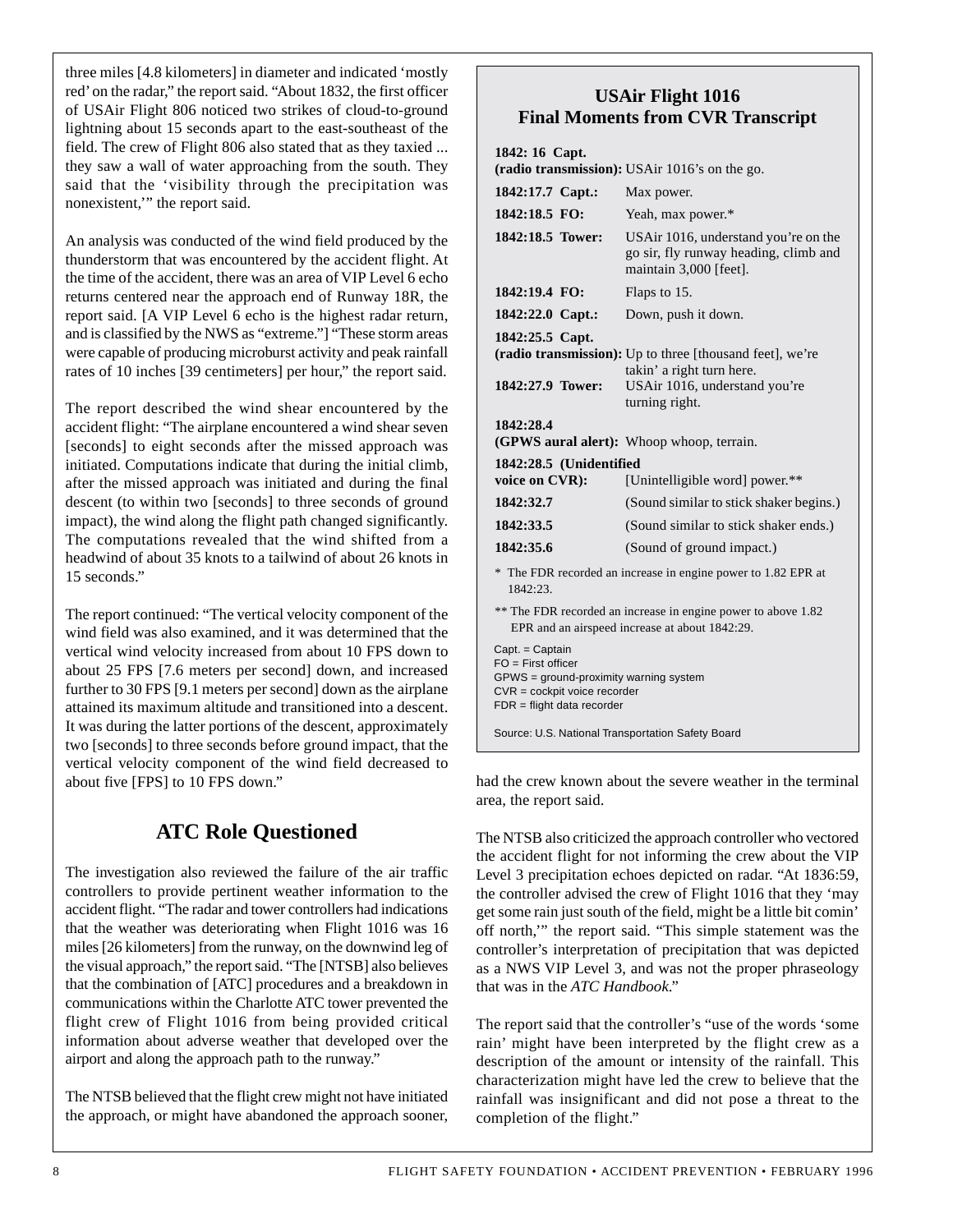The report concluded that the controller's "choice of words to describe the weather event [was] improper, [but] all other aspects of the handling of Flight 1016 were satisfactory."

The investigation considered why CLT tower controllers did not issue a wind-shear alert to the accident flight in a timely manner. The Charlotte/Douglas International Airport was equipped with a Phase II low-level wind-shear alerting system (LLWAS), consisting of six wind-sensor remote stations located strategically throughout the airport property. Investigators were particularly concerned with sensor 1, known as the centerfield sensor, to the east of Runway 18R/36L; sensor 2, northeast of the airport, whose transmitted data had led the tower controller to issue a wind-shear alert; and sensor 6, about one-half mile northwest of the airport.

"The LLWAS centerfield sensor indicated an alert at 1840:27, when Flight 1016 was about 4.5 miles [7.2 kilometers] from the runway. Each of the controllers [in the tower] stated that they issued the wind as indicated by the centerfield sensor. Considering the fact that the LLWAS was alerting, the wind was [described] by the controllers as a wind gust, from 100

degrees at 19 knots gusting to 21 knots, rather than as a wind shear. However, the [NTSB] determined that the data measured by the centerfield sensor [were], in fact, the result of a wind shear and not a wind gust as reported," the report said.

The report concluded that "the LLWAS system indicated a wind-shear condition in various quadrants of the airport, [and] the controllers chose to ignore the alarm and not to issue an alert [before the northeast boundary wind-shear alerts were issued 23 seconds later]."

The NTSB commented that the tower controller handling the accident flight "should have recognized the rapidly deteriorating weather conditions, including lightning in the vicinity of the airport and the decrease in tower visibility from six miles [9.6 kilometers] to one mile [1.6 kilometers], especially since he stated that he could not see the approach end of Runway 18R," the report said. "Additionally, he [the controller] was not aware of the centerfield wind-shear alert or the multiple sensor alerts."

The NTSB also found that "the tower supervisor did not correctly perform his duties when he determined that the prevailing visibility had decreased to one mile, and he did not relay this information to the other controllers," the report said. "Also, he did not activate the RVR equipment or ensure that the controllers issued RVR information to the pilots."

The Charlotte LLWAS system had been the subject of several internal communications within the FAA between April and June 1993. "The system was identified as having problems,

specifically, 'inaccurate reporting of wind conditions,'" the report said. Investigators determined that no upgrades had been made to the system before the accident. The FAA conducted a Site Performance Evaluation Study at Charlotte/Douglas after the accident, the report said, which found that sensor 2 (northeast boundary) and sensor 6 (northwest boundary) were sheltered by obstacles "significant enough to degrade the system."

A research engineer from the Massachusetts Institute of Technology Lincoln Laboratory testified at the NTSB's public hearing concerning the accident that, approximately one minute before the accident, sensor 6 had failed to achieve the alarm threshold by 0.7 knot, the report said. Citing the tolerances built into the LLWAS to avoid false alerts, the engineer said that "the system didn't give alerts as early as we would have liked ... ." But he added that although the northwest sensor was sheltered against winds from the north, east and west, its performance was not degraded during the time leading up to the accident, when winds were from the south.

About 20 seconds after the accident flight made initial contact

*The Charlotte LLWAS system had been the subject of several internal communications within the FAA between April and June 1993.*

with CLT tower, the RVR had dropped to 2,400 feet [732 meters], "which was the USAir minimum value permissible to execute the ILS approach," the report said. "The RVR value was not reported to the crew of Flight 1016 because the RVR display located in the tower cab was not activated. Currently, there are no standardized procedures to ensure that controllers are aware of a reportable RVR value when the system is not in an operational mode in the tower," the report said.

The NTSB concluded that "the failure of the controllers to report ASR-9 radar data and other pertinent weather information to the crew of Flight 1016, and the supervisor's failure to ensure that each controller was aware of the decreased visibility and that all necessary RVR equipment was activated and displaying reportable information, were contributing factors to the accident. As a result of these findings, the [NTSB] believes that the FAA should amend the *ATC Handbook* and take other actions to correct deficiencies identified in this accident," the report said.

#### **Flight Profile During Missed Approach Examined**

Investigators reviewed the flight profile of the accident aircraft during the missed approach and encounter with the microburst wind shear. When the captain commanded the first officer to initiate a missed approach, "the FDR recorded a significant increase in the engine pressure ratio (EPR) indication of both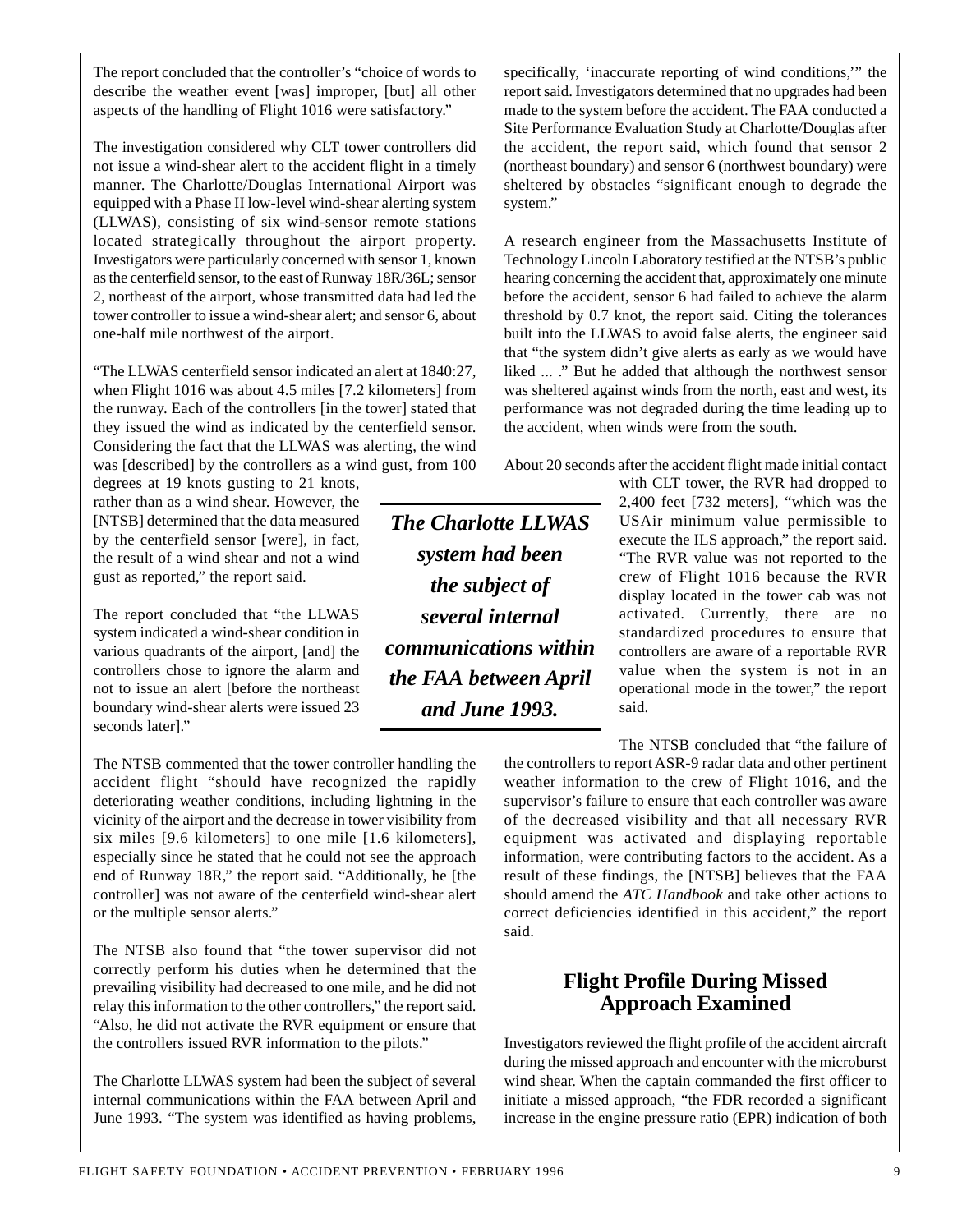

Source: Alan M. Pollack/U.S. National Transportation Safety Board *Firefighters examine the tail section of Flight 1016. This section was engulfed by fire.*

engines," the report said. "At the time the missed approach was initiated, the airplane was at a speed of 147 KIAS [knots indicated airspeed], on a magnetic heading of 170 degrees, and at an altitude of about 200 feet [61 meters] AGL. Airplane pitch attitude began increasing, and roll attitude moved gradually right wing–down."

As the first officer retracted the flaps to 15 degrees, "the airplane encountered a 35-knot headwind and 30 [FPS] down vertical wind," the report said. At this point, the captain said, "Down, push it down," and the control column moved forward, the report said.

Both engine EPR values stabilized at approximately 1.82, "about 9 percent less thrust than the target EPR of 1.93, used for the go-around," the report said. At this time, the airplane reached its maximum roll attitude of 17 degrees right wing– down, and maximum pitch of 15 degrees nose-up, the report said.

Over a four-second period, the airspeed decreased from 138 KIAS to 120 KIAS, and the vertical climb rate reached its

maximum of 1,500 feet (525 meters) per minute, the report said. After this occurred, "the airplane transitioned from a nosehigh attitude and a positive rate-of-climb to a nose-down attitude and descending flight," the report said.

When the captain radioed CLT tower and said, "Up to three [thousand feet], we're takin' a right turn here," the airplane's pitch decreased through seven degrees nose-up, the report said. "At this point, the airplane leveled momentarily, approximately 350 feet [107 meters] above the ground, and the airspeed decreased to less than 120 KIAS," the report said. "Also during this same period, the headwind experienced by the airplane was approximately 20 knots; however, the headwind was decreasing at a rate of about 4.4 knots per second. The normal acceleration values recorded by the FDR reached a maximum value of 0.4 G."

When the airplane's ground-proximity warning system (GPWS) "terrain" warning sounded, the airspeed was 116 KIAS. "The pitch attitude was decreasing through two degrees nose-up, while the altitude above the ground decreased to below 330 feet [100 meters]," the report said.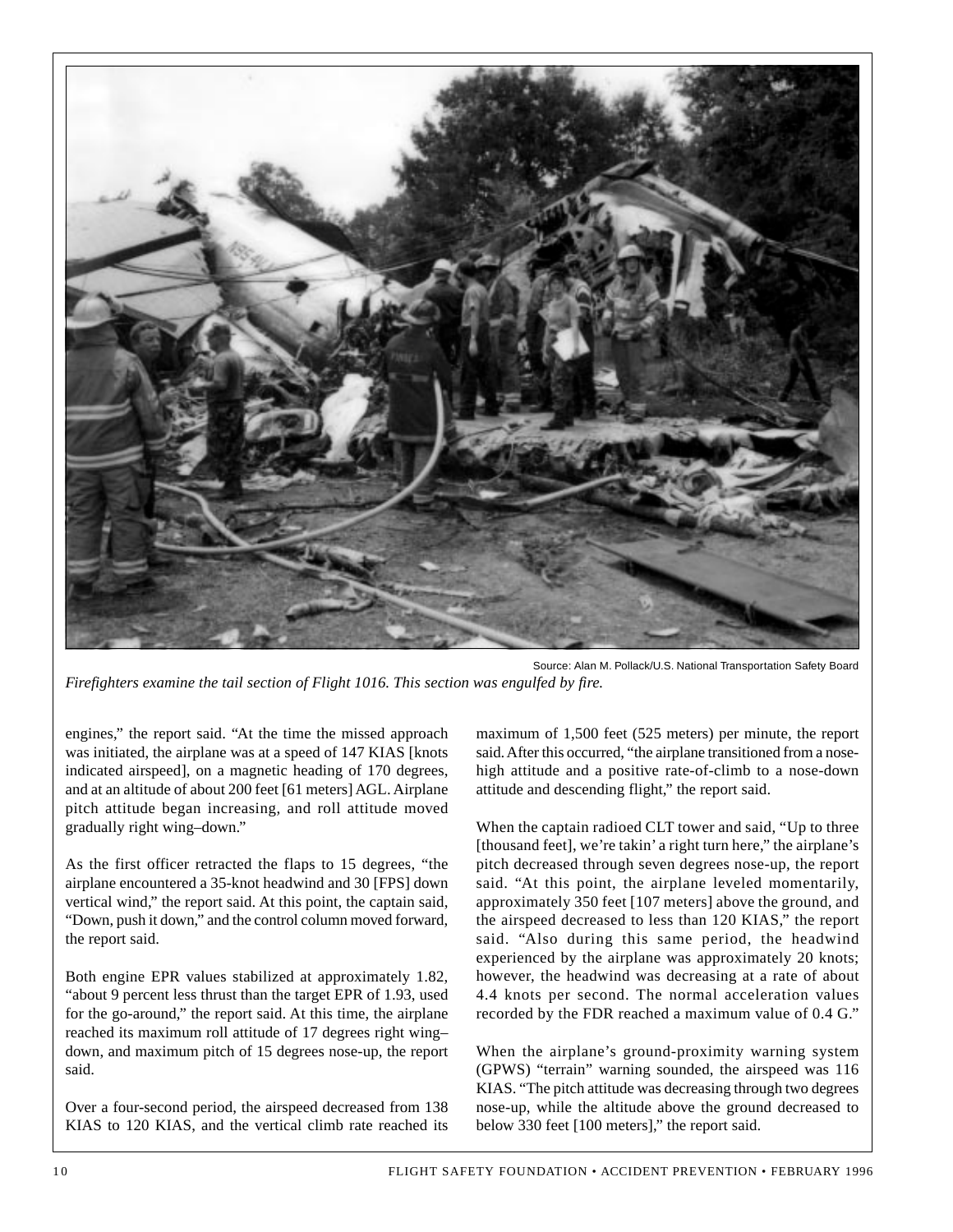"About 1842:29, the CVR recorded a flight crew member state, '[unintelligible] power,'" the report said. The captain told investigators after the accident that he commanded "firewall power" when the GPWS activated. The engine EPR values increased above 1.82, where they had remained since 1842:23, and the airspeed increased following the captain's command. "At 1842:30, [the] control column position moved abruptly aft, and the airplane pitch attitude began increasing about one second later," the report said. "However, at 1842:31, the FDR recorded the airplane's pitch attitude to be five degrees nosedown, and the rate of descent to be in excess of 2,000 feet [610 meters] per minute down."

The engine values reached a maximum of 2.09 and 1.99 for the left and right engines respectively, which was an 8 percent increase in the net thrust over the target EPR of 1.93, the report said.

"At 1842:33, the FDR recorded the airspeed at 132 KIAS and the normal acceleration value of 1.4 G," the report said. "Simultaneously, the CVR recorded the sound of the airplane's stick shaker (stall-warning system) activating, followed by the first sound of ground impact at 1842:35.6. The FDR recorded the following parameters at the time the airplane impacted the ground: pitch and roll attitude was about five degrees nose-up and four degrees right wing–down, the airspeed was 142 KIAS, the magnetic heading was 214 degrees, and the normal acceleration value was 3.1 G."

#### **Aircraft Performance During Wind-shear Encounter Analyzed**

Investigators analyzed the airplane's performance during the wind-shear encounter to determine if the crew could have flown through it successfully. The report said: "Simulations revealed that ... the airplane could have escaped the windshear encounter if several crew actions had been performed: First, the power was advanced by the first officer to an EPR setting of approximately 1.82; however, the captain did not trim to the target EPR of 1.93; second, the FDR indicated that a positive rate of climb had been established; however, the landing gear was not retracted; and lastly, the pitch attitude of the airplane was not maintained at or near the target of 15 degrees nose-up."

The NTSB concluded that "Flight 1016 could have successfully flown through the wind shear encountered if the flight crew had executed an optimum missed-approach procedure, and if 'firewall' thrust had been applied as the airspeed decreased below 120 knots," the report said. "The combination of the crew's failure to use maximum go-around thrust, and the reduction of pitch attitude at a critical phase of flight, resulted in the airplane descending to the ground. The data also support the conclusion that Flight 1016 could have overcome the windshear encounter if the flight crew had executed the wind-shear escape maneuver (maximum effective pitch attitude and

maximum 'firewall' power) immediately after the initial airspeed decay," the report said.

The accident aircraft was equipped with a Honeywell Standard Windshear Detection System that was capable of providing the crew with wind-shear detection alerts during the takeoff, approach and go-around phases of flight, the report said. The accident flight crew said that they never received any warnings from the wind-shear alert system during the flight. This was confirmed by a review of the CVR, the report said.

A study, using data from the accident airplane's DFDR, conducted during the investigation "determined that a longitudinal shear that exceeded the computed threshold [of the wind-shear alert system] was encountered when the airplane was on the missed approach; thus, the flight crew should have received both the red warning lights and the aural wind-shear warning," the report said. "However, the warning would not have occurred until the airplane was at an altitude of between 100 [feet (30.5 meters)] and 150 feet [45.6 meters] above the ground, or approximately three [seconds] to four seconds before ground impact."

At the time of the wind-shear encounter, the airplane's wing flaps were retracting from 40 degrees to 15 degrees, the report said. The wind-shear detection algorithms in the wind-shear computer were designed to prevent nuisance alerts by desensitizing the detection thresholds as a function of the flap rate. "It was determined by Honeywell that had the warning system activated on Flight 1016, it would have done so approximately five seconds earlier, or about eight seconds to nine seconds prior to ground impact, if the detection threshold had not been desensitized [because of] the flaps being in transition," the report said.

When they reviewed the CVR for the accident flight, investigators found that the crew "did not adhere to standard operating procedures (SOPs) set forth in the USAir pilot operating handbook during the flight from Columbia to Charlotte," the report said. Examples included "an incomplete predeparture briefing by the first officer; the nonessential conversation between the crew members below 10,000 feet [3,050 meters] ([a violation of the] sterile cockpit [rule]); and the captain's failure to make the required '1,000 [feet] above the airport' and the '100 feet above minimums' altitude call-outs."

The report concluded that "the nonstandard operating practices during the final phase of flight might have caused the pilots to lose situational awareness during the approach."

The crew failed to conduct the standard ILS approach briefing required by company SOPs, the report said. This would have included a review of items such as the localizer frequency, inbound course heading, minimum altitudes and the missedapproach procedure. The NTSB believed the crew's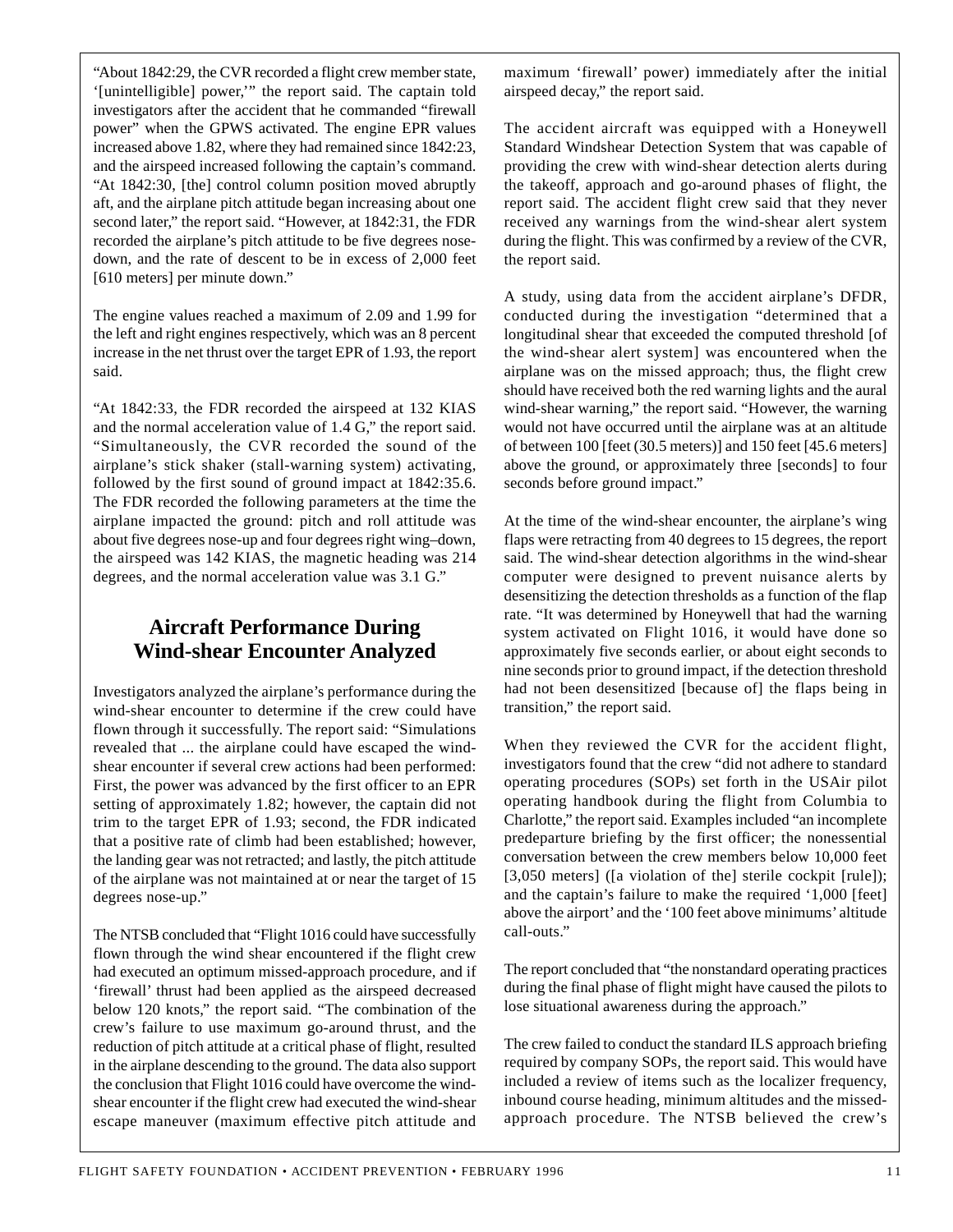incomplete briefing resulted from an expectation that they would complete the approach in visual conditions, the report said.

Investigators analyzed why the captain commanded the first officer to lower the nose during the missed approach, after a climb attitude had been established. "Examination of the circumstances during the last minute of the flight strongly suggested that the captain, upon losing his visual cues instantaneously when the airplane encountered the heavy rain, could have experienced a form of spatial disorientation," the report said. "The disorientation might have led him to believe that the aircraft was climbing at an excessively high rate, and that the pitch attitude should be lowered to prevent an aerodynamic stall."

The report added: "Because the flight crew was initiating the missed approach, which involved a large increase in engine thrust, a pronounced increase in pitch attitude and a banked turn to the right, the crew would have been exposed to significant linear and angular accelerative forces. These forces could have stimulated the flight crew's vestibular and proprioceptive sensory systems and produced a form of spatial

disorientation known as somatogravic illusion." [The somatogravic illusion is a false perception of attitude, caused by unusual forces on the ear's balancing mechanism.]

The report concluded that lowering the pitch attitude eliminated the altitude margin necessary to escape the wind shear.

#### **Crew Acted As "Individuals"**

The investigation reviewed the accident crew's use of crew resource management during the flight. "The [NTSB] believes that the crew of Flight 1016 appeared to be comfortable with each other in the cockpit," the report said. "However, their actions, especially during the final phase of flight, were those of individuals rather than as members of the same team. This was evident from their nonadherence to 'sterile cockpit' procedures, inadequate checklist responses and their abbreviated, personally stylized and/or nonstandard briefings."

The report noted: "The [NTSB] is concerned with the crew's behavior because it suggests that they, as well as other pilots, do not adhere to procedures during 'routine' flights and phases of flight."

During the investigation, various check airmen with USAir were interviewed. The interviews indicated that "individual pilots have different methods of accomplishing checklists," the report said. "The [NTSB] notes with concern that in a department where standardization is promoted and enforced, there is an apparent

*The report concluded that lowering the pitch attitude eliminated the altitude margin necessary to escape the wind shear.*

lack of standardization among the company check airmen. One check airman was unaware that there was a company requirement for flight crew members to brief visual approaches, while another check airman believed that crew members were required to brief the visual approach," the report said.

The NTSB reviewed the wind-shear training program at USAir, and concluded that the program "met industry standards, and the pilots [of the accident flight] had received the requisite training," the report said. "However, the pilots did not apply the principles of this training adequately during the accident flight. Therefore, the [NTSB] believes that the FAA should re-examine the circumstances and findings of this accident as a basis for a review and revision, as necessary, of airline industry wind-shear training programs," the report said.

The report noted that "typically, the wind-shear cues always provided to the flight crews in the simulator occurred in the form of either turbulence immediately before the wind shear and/or a fluctuation in airspeed. ... [T]here was no turbulence associated with the entry into the microburst wind field at Charlotte. The lack of turbulence could have contributed to

> the crew's failure to identify the microburst activity because it was dissimilar to the cues they had been trained to recognize in the simulator."

> The FAA principal operations inspector (POI) responsible for the oversight of USAir's operations was questioned at the NTSB public hearing. "The POI testified that he became aware of a situation that developed during a 1993 National Aviation Safety Inspection Program (NASIP) inspection in which an inspector observed a USAir check airman giving wind-shear

training to only one of two captains [who] were paired together during a simulator period," the report said. "The POI said that when the inspector made the check airman aware of this discrepancy, the check airman changed the record to reflect that the training had occurred [for the other captain], rather than [bringing] the other captain back for the required windshear training."

#### **Some USAir Pilots Lacked Wind-shear Training**

The report added: "The 1993 NASIP inspection also revealed that 51 USAir pilot training records were lacking entries that would indicate exposure to wind-shear training. The POI testified that he was notified of this finding; however, he did not interview any of these pilots, and he did not review the records to ascertain whether the deficient pilots had received flight checks by the check airman who had been the subject of noncompliance."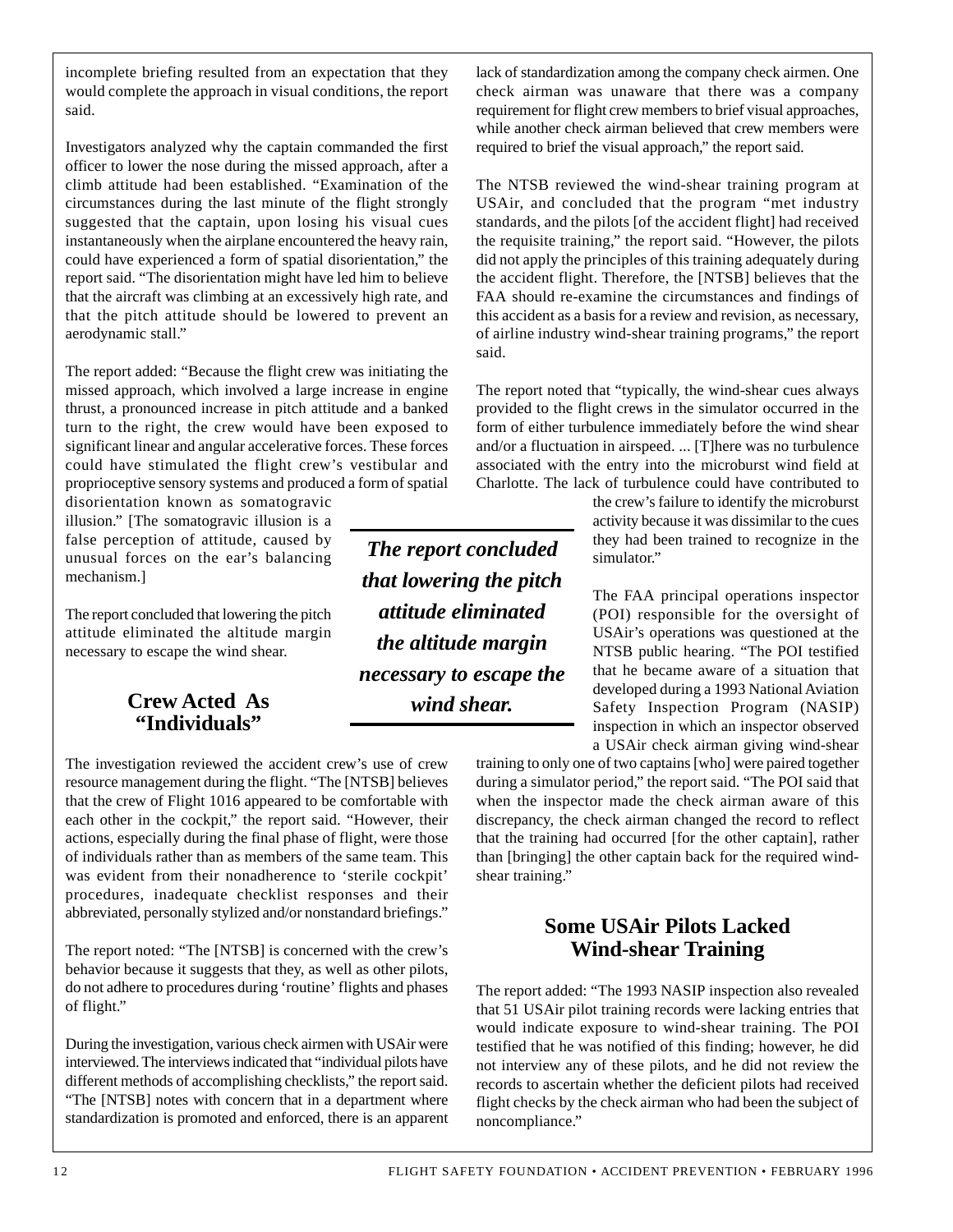The NTSB concluded that the FAA's responsibility for oversight of the carrier had been compromised by the fact that the POI failed to follow up on the training records of these pilots, the report said.

As part of its investigation, the NTSB reviewed the passenger manifest for the accident flight, and found that there were two in-lap infants that were not listed, the report said. "Neither of the flight coupons for the adults associated with the two in-lap infants included an 'infant boarding pass' sticker," the report said. "Although one coupon included a handwritten notation '+ infant,' the second coupon did not; thus, the infant was not included on the passenger manifest."

The report noted: "The [NTSB] believes that the [FAA] regulation that permits children two years of age and younger to sit on an adult's lap contributes to the inaccuracy of the passenger manifests. While USAir does have procedures in place to identify children on the manifest, the reporting is neither consistently practiced by the staff nor enforced by management."

One of the in-lap infants on the accident flight was killed. "The child's mother was unable to maintain a secure hold on the child during the impact sequence," the report said. "The [NTSB] believes that if the child had been properly restrained in a child-restraint system, she probably would not have sustained fatal injuries."

As a result of its investigation, the NTSB developed the following major findings:

- "The flight crew was properly certificated and had received the requisite training and off-duty time prescribed by Federal Aviation Regulations;
- "There was no evidence of pre-existing medical or physiological conditions that would have adversely affected the flight crew's performance;
- "The air traffic controllers handling the flight were properly certificated and had received the training to be designated as full performance level (FPL) controllers;
- "The airplane was certificated, equipped and maintained in accordance with Federal regulations and approved procedures;
- "There was no evidence of a mechanical malfunction or failure of the airplane structure, flight control systems or powerplants that would have contributed to the accident;
- "The crew of Flight 1016 was not provided the updated weather information broadcast in ATIS information 'Zulu,' as required by the *ATC Handbook*. The weather

information reflected thunderstorm and rain shower activity;

- "The terminal Doppler weather radar (TDWR) had not been installed at Charlotte/Douglas International Airport as scheduled. The accuracy of the TDWR would have provided the controllers with definitive information about the severity of the weather, and the timely issuance of that information would have been beneficial to the crew of Flight 1016;
- "The Phase II low-level wind-shear alert system (LLWAS) at Charlotte performed normally during the microburst event of July 2, 1994, and was not adversely affected by the location of the northwest wind sensor;
- "Inadequate controller procedures and a breakdown in communications in the Charlotte air traffic control tower prevented the crew of Flight 1016 from receiving additional critical information about adverse weather conditions over the airport and along the approach path to the runway;
- "The flight crew's decision to continue the approach into an area of adverse weather may have been influenced by weather information by the crews of preceding flights that had flown the flight path to Runway 18R previously;
- "The thunderstorm over the airport produced a microburst that Flight 1016 penetrated while on its approach to Runway 18R;
- "The horizontal wind shear calculated for the microburst was as much as 86 knots; however, Flight 1016 encountered a wind shear computed to be 61 knots over a period of 15 seconds;
- "An inadequate computer software design in the airplane's on-board wind-shear detection system prevented the flight crew from receiving a more timely wind-shear alert;
- "Unaware that they had penetrated the first part of the microburst, the captain commanded the first officer to execute a standard missed approach instead of a windshear escape procedure;
- "The first officer initially rotated the airplane to the proper 15 degree nose-up attitude during the missed approach. … ;
- "According to performance simulations, the airplane could have overcome the wind-shear encounter if the pitch attitude of 15 degrees nose-up had been maintained, the thrust had been set to 1.93 and the landing gear had been retracted on schedule;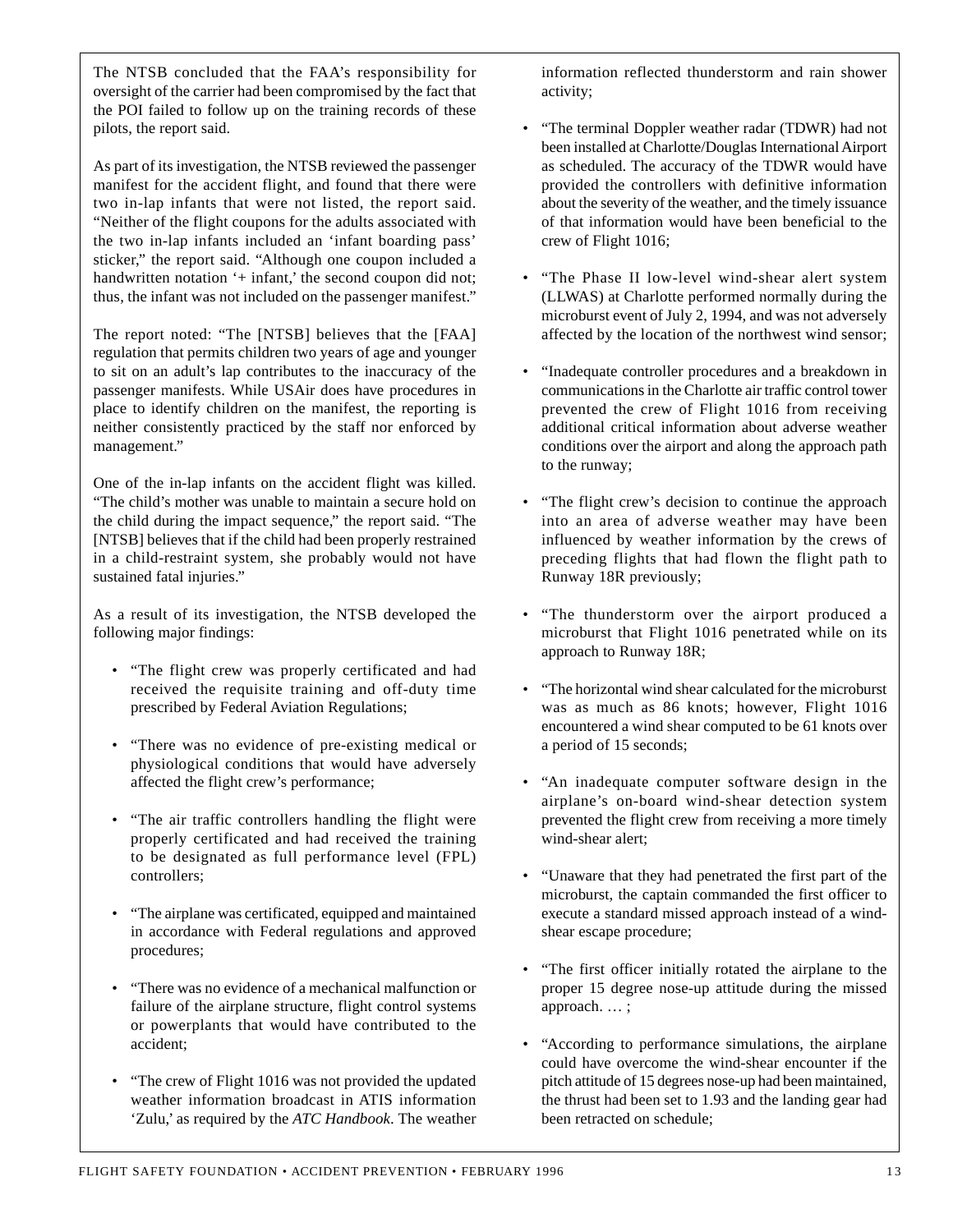- "The FAA's principal operations inspector and USAir's management were aware of inconsistencies in flight crew adherence to operating procedures within the airline; however, corrective actions had not resolved this problem; [and,]
- "The passenger manifest was not prepared in accordance with regulations or USAir procedures; thus, the two lap-children aboard were not identified on the manifest."

As a result of its findings, the NTSB made the following recommendations to the FAA:

- "Amend [the FAA *ATC Handbook*] to ensure that [ATIS] broadcasts are promptly updated whenever any conditions conducive to thunderstorms are observed. These conditions would include, but not be limited to, wind shear, lightning and rain. Additionally, require that controllers issue these items until the information is broadcast on the ATIS, and the pilots have acknowledged receipt of this information;
- "Amend [the *ATC Handbook*] to require the tower supervisor to notify tower and radar approach control facility personnel, in addition to the National Weather Service observer, of the deterioration of prevailing visibility to less than three miles [4.8 kilometers]. Additionally, require the controllers to issue the visibility value to pilots until the information is broadcast on the ATIS, and the pilots have acknowledged receipt of the information;
- "Amend [the *ATC Handbook*] to require radar and tower controllers to display (including BRITE [which reproduces the ASR-9 display]) the highest levels of precipitation, whether it is VIP level 1 or level 6, as depicted by ASR-9 radar, and issue the information to flight crews;
- "Provide clear guidance to all air traffic controllers and supervisors that 'blanket broadcasts' in the tower cab without receiving acknowledgments are unacceptable methods of communicating information, and require that all advisories, coordination and pertinent information disseminated to controllers are acknowledged by the individual controller to ensure receipt of the information;
- "Require that the FAA record the precipitation levels detected by the ASR-9 radar system, and retain the information for use in the reconstruction of events during incident/accident investigations;
- "Develop and disseminate guidance and definitive standards to FAA inspectors to ensure a clearly identified system of checks and balances for FAA programs, such as 'compliance through partnership,' and provide the

necessary training to ensure the understanding of such programs;

- "Require that Principal Operations Inspectors (POIs) ensure that their respective air carrier(s) adhere to the company's operating procedures, and emphasize rigorous compliance to checklist procedures;
- "Review all low-level wind-shear alert system (LLWAS) installations to identify possible deficiencies in performance, similar to those identified by the sheltered wind sensors at the Charlotte/Douglas International Airport, and correct such deficiencies to ensure optimum performance of the LLWAS;
- "In cooperation with the National Weather Service, reevaluate the Central Weather Service Unit (CWSU) program and develop procedures to enable meteorologists to disseminate information about rapidly developing hazardous weather conditions, such as thunderstorms and low-altitude wind shear, to FAA TRACONS and tower facilities immediately upon detection;
- "Re-evaluate the *Windshear Training Aid* based on the facts, conditions and circumstances of this accident, with the view toward incorporating additional simulator training cues, such as scenarios in which no turbulence is encountered, before the onset of the actual wind shear, and to include procedures for using the wind-shear escape maneuver, in lieu of a missed-approach procedure, when the airplane is in the final approach phase (below 1,000 feet [305 meters]) and conditions conducive to wind shear are present, regardless of whether the pilot encounters airspeed fluctuations or precipitation;
- "Develop standards for forward-facing, integrated child safety seats for transport category aircraft; [and,]
- "Revise [FARs] Parts 91, 135 and 121 to require that all occupants be restrained during takeoff, landing and turbulent conditions, and that all infants and small children be restrained in a manner appropriate to their size."

The NTSB made the following recommendation to the U.S. National Weather Service: "Re-evaluate, in cooperation with the FAA, the CWSU program, and develop procedures to enable meteorologists to disseminate information about rapidly developing hazardous weather conditions, such as thunderstorms and low-level wind shear, to FAA TRACONS and tower facilities immediately upon detection."

The NTSB made the following recommendations to USAir:

• "Conduct periodic check airmen training and flight check reviews to ensure standardization among check airmen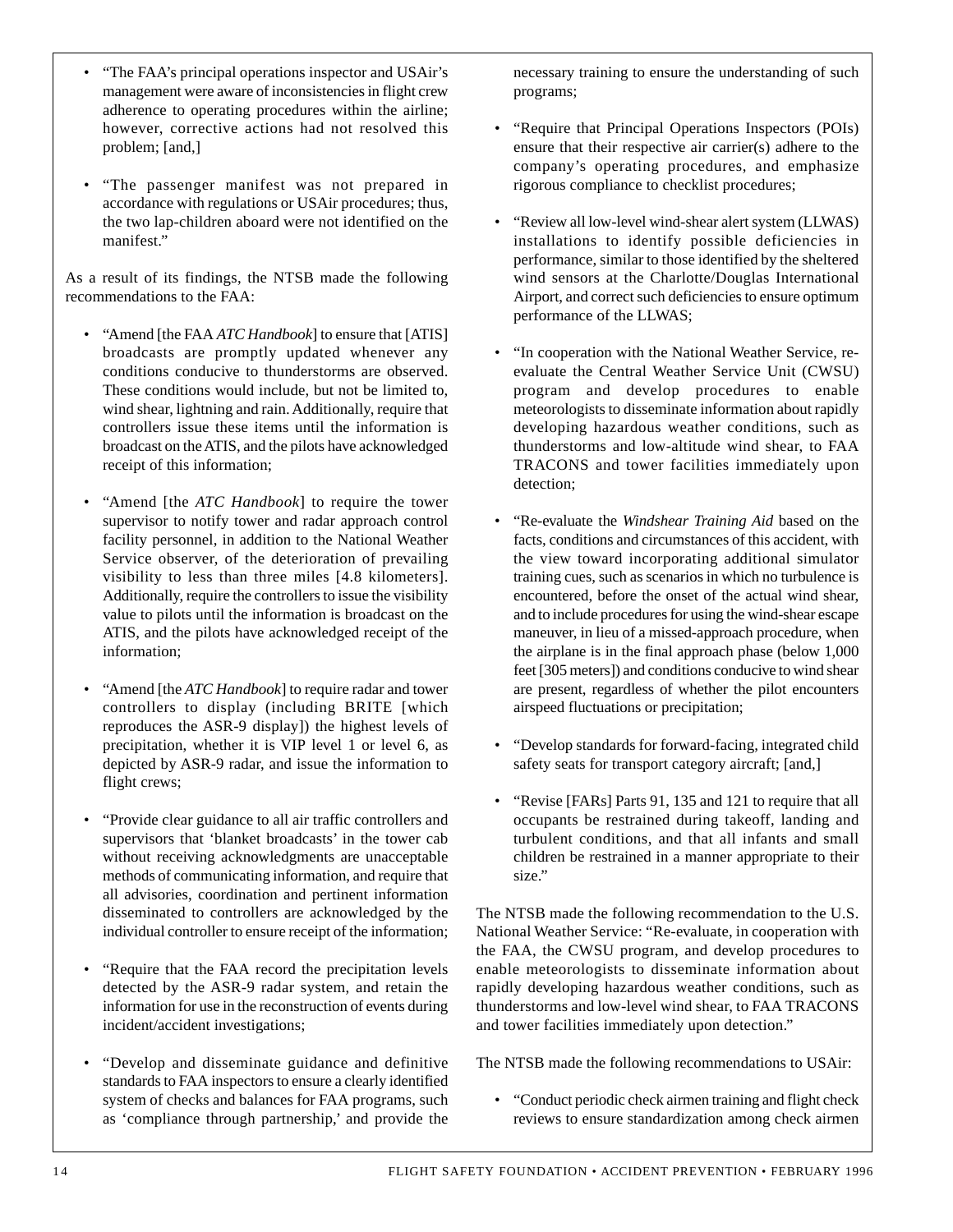with regard to complying with USAir's operating procedures;

- "Re-emphasize the necessity for flight crews to achieve and maintain diligence in the use of all applicable checklists and operating procedures;
- "Re-emphasize in pilot training and flight checking the cues available for identifying convective activity and recognizing associated microburst wind shears; and provide additional guidance to pilots on operational (initiation and continuation of flight) decisions involving flight into terminal areas where convective activity is present; [and,]
- "Review company procedures regarding passenger counts on manifests to ensure their accuracy and accountability of all occupants on the airplane."

In November 1994, as a result of the design feature in the onboard wind-shear warning system that prevented nuisance alerts while the airplane's flaps were in transit, the NTSB made the following safety recommendations to the FAA:

- "Issue a Flight Standards Information Bulletin to operators of aircraft equipped with a Honeywell Standard Windshear [Detection] System to [ensure] that flight crew members of those airplanes are advised of the current limitations of the system that delays wind-shear warnings to flight crew members when the flaps are in transition;
- "Conduct a review of the certification of the Honeywell Standard Windshear [Detection] System, with emphasis on performance while the flaps are in transition, and require that the system be modified to ensure prompt warning activation under those circumstances; [and,]
- "Modify Technical Standard Order [TSO] C-117 to ensure that wind-shear warning systems undergo testing

with the flaps in transition before granting certification."

In February 1995, the FAA responded to these recommendations, and indicated that it would take the following actions:

- "FAA will issue a flight standards bulletin by March 1995;
- "FAA is reviewing the Honeywell Standard Windshear Detection System and other systems to determine if these systems delay detection of wind shear during flap configuration changes; [and,]
- "FAA is revising the Technical Standard Order (TSO) C-117 ... to require the applicant [to] show by analysis or other suitable means that the system threshold is above the point at which nuisance warnings would be objectionable under conditions of severe turbulence or aircraft changes of configuration, i.e., flaps and/or gear retraction. ... "

The report noted: "The FAA also intends to issue an airworthiness directive (AD) to revise the airplane flight manual (AFM) and AFM supplements for all Honeywell Standard Windshear Detection Systems to caution the flight crew that during flap configuration changes the system is desensitized, and that alerts resulting from wind-shear encounters will be delayed. Additionally, the FAA will require Honeywell to design a modification to the system that ensures that wind-shear warning system activation will occur during flap transition."♦

Editorial note: This article was adapted from *Flight Into Terrain During Missed Approach, USAir Flight 1016, DC-9-31, N954VJ, Charlotte/Douglas International Airport, Charlotte, North Carolina, July 2, 1994*. Report no. NTSB/AAR-95/03, prepared by the U.S. National Transportation Safety Board (NTSB). The 187-page report includes charts, diagrams and illustrations.